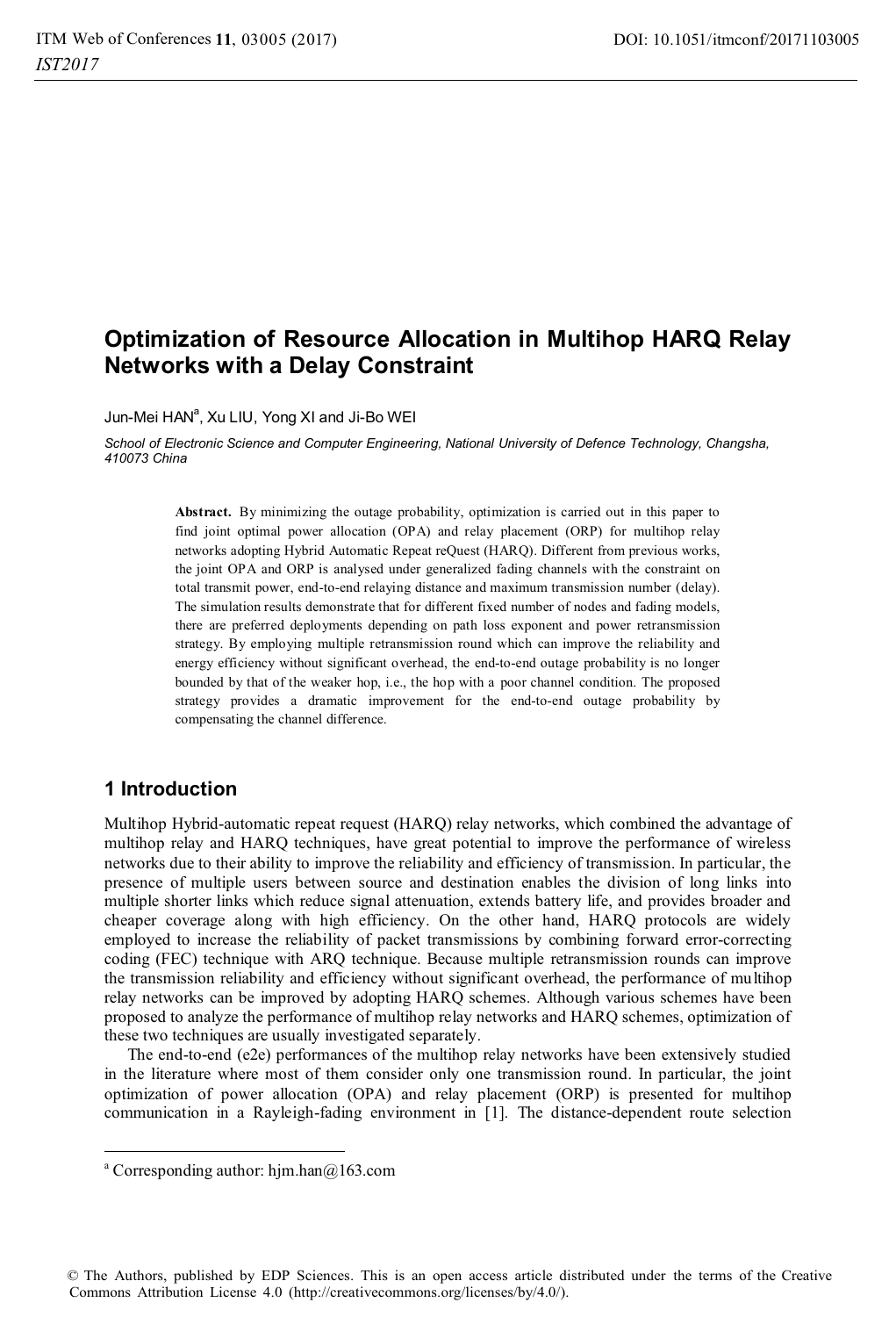problem is approached from the viewpoint of energy efficiency in [2]. By minimizing the outage probability of a decode-and-forward (DF) MIMO relay system with orthogonal space-time block coding, [3] shows that relay position optimization improves the finite-SNR (signal-to-noise ratio) diversity gain of a relay system whose adjacent hops have different diversity orders (unbalanced system). These studies show that joint optimization outperforms separate optimization significantly by improving the coding gain and diversity order.

By assuming fixed relay placement, optimal rate and power allocation problems have been addressed for truncated HARQ based multihop systems in several literatures. For instance, [4] proposed a joint power and rate optimization scheme to maximize the long-term average transmission rate of the multihop HARQ relay networks under Rayleigh-fading channels. Likewise, the e2e outage probability was studied in [5] by using a Markov chain model. However, these studies are limited to the Rayleigh-fading channels and have only analysed the e2e performance without attempting to optimize the system parameters for further performance enhancement.

In this paper, by modeling the retransmission number of a packet from source to destination as delay, the e2e outage probability is derived under generalized fading channels and will be employed as the performance metric in the system optimization. For the power and delay limited applications, we consider the following two constraints: 1) The maximum retransmission number should no more than  $L:2$ ) The sum of the power for all retransmission rounds for one packet should be less than or equal to  $P<sub>r</sub>$ . We focus on two issues in multihop HARQ relay networks, i.e., how to allocate power and relay position for each relay and how to allocate retransmission times for each hop to minimize the outage probability under power consumption constraint. Note that the two issues are closely correlated and should be jointly optimized. Moreover, due to the versatile and flexible features of generalized fading, it is worthy to note that the generalized fading channel has the advantage of including various fading models such as Hoyt, Nakagami- *m* , and Rician fading as special cases [6].

### **2 System model and outage probability**

We consider a linear  $M$ -hop network consisting of  $M+1$  nodes under block-fading channel, where relays are serially connected from the source to the destination and the channel gain is constant during a single HARQ round, but the channel gains of different HARQ rounds are independent and identically distributed (i.i.d.). Each node has a single antenna and uses half-duplex transmission and performs with maximal-ratio combining (MRC). For different hops  $R_i \neq R_j$ , the channel gains  $h_i$  and  $h_i$  are mutually independent and may assume different fading models. We use the fixed and normalized source-to-destination distance  $\sum_{m=1}^{M} d_m = 1, 0 < d_m < 1$  $\left(d_{SD} = \sum_{m=1}^{M} d_m = 1, 0 < d_m < 1\right)$ , where  $d_m$  is the distance between any two terminals. Without loss of generality, we assume  $\varepsilon \left[ |h_m|^2 \right] = d_m^{-\alpha}$ , where  $\varepsilon[\cdot]$ denotes the expectation and  $\alpha$  is the path-loss exponent. Assuming that the transmission power keeps constant in each (re)transmission round ( i.e.,  $P_i = P_m$  for  $i = 1, 2, ..., m$ .), SNR of the i-th hop is denoted as  $\gamma_m = (P_m/N_0)|h_m|^2$  with  $\varepsilon[\gamma_m] = \overline{\gamma}_m = P_m/(N_0 d_m^{\alpha})$ , where  $N_0$  denotes the AWGN power spectral density.

We first analysis the approximate outage probability for the  $m$ -th hop after  $l_m$  retransmission with the moment generating function (MGF)-based approach [6]. By adopting the results in [7], the probability density function (PDF) of  $\overline{\gamma}_m$  is approximated by:

$$
f_{\gamma_m}\left(x\right) \approx \frac{a_m}{t_m} \left(\frac{x}{\bar{\gamma}_m}\right)^{t_m} \tag{1}
$$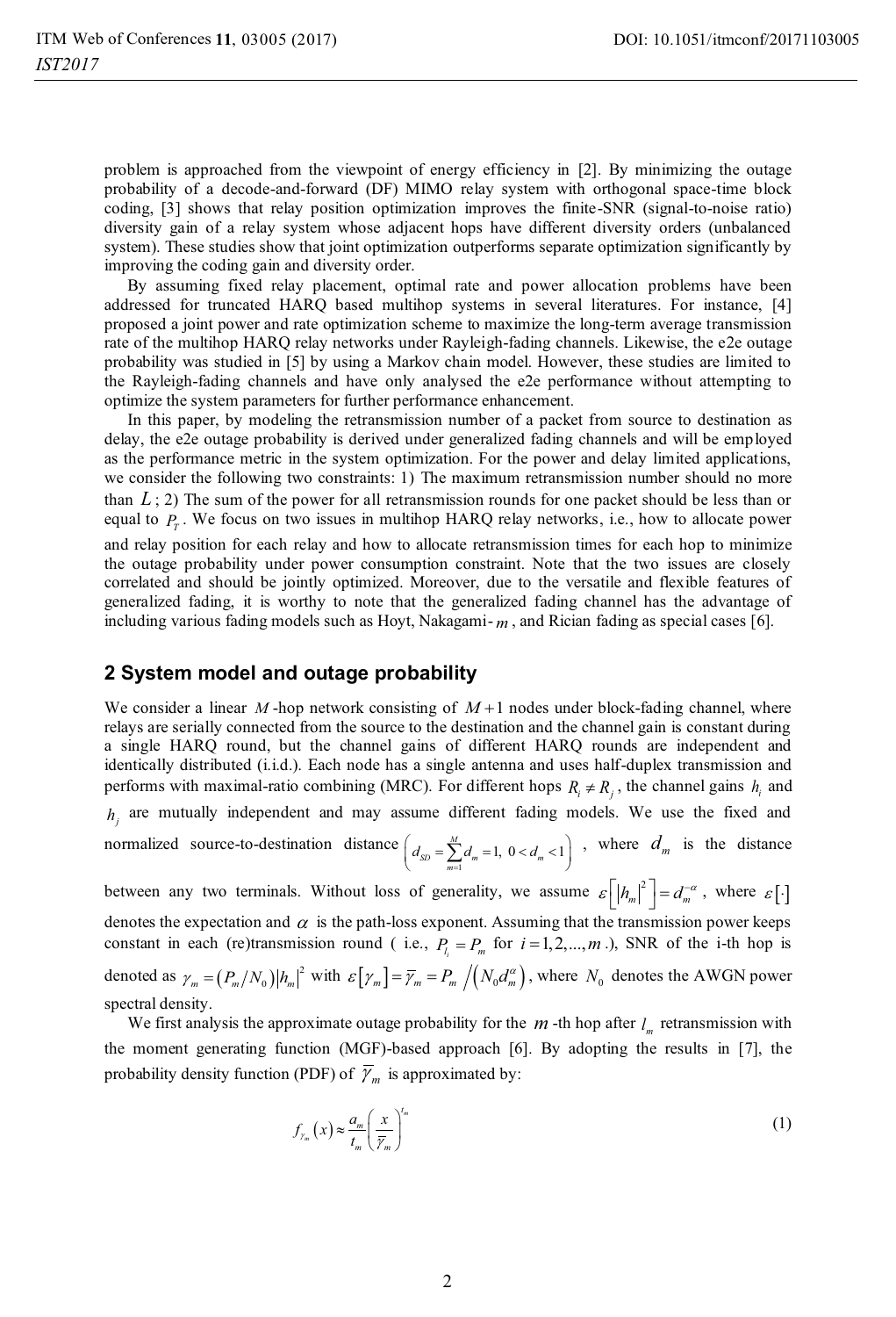where  $t_m$  is related to the diversity order of the channel, and  $a_m$  is related to the SNR gain of the i-th hop. The parameter pairs  $\{t_m, a_m\}$  for Nakagami- *m*, Rician, and Hoyt fading channels are provided in Table I of [8]. Accordingly, the MGF of  $\gamma_m$  can be written as:

$$
M_{\gamma_m}\left(s\right) = \int_0^\infty f_{\gamma_m}\left(x\right)e^{-sx}dx = \frac{a_m}{t_m} \left(\frac{1}{\overline{\gamma}_m}\right)^{t_m} \left(\frac{\Gamma\left(1+t_m\right)}{s^{1+t_m}}\right) \tag{2}
$$

where  $\Gamma(m) = \int_{0}^{\infty} t^{m-1} e^{-t} dt$  is the Gamma function. We define  $Z \triangleq \sum_{i=1}^{l_m} \gamma_i$ , then the MGF of  $Z$  is 0

given by:  $\mathbf{M}_z \left( s \right) = \left( a_m \Gamma \left( 1 + t_m \right) \middle/ \left( t_m \overline{\gamma}_m^{t_m} s^{t_m + 1} \right) \right)^{l_m}$ . The PDF of *Z* can be written as :

$$
f_{Z}\left(z\right) = L^{-1}\left(M_{Z}\left(s\right)\right) = \left(\frac{a_{m}\Gamma\left(1+t_{m}\right)}{t_{m}\overline{Y}_{m}^{'}}\right)^{l_{m}} \frac{z^{\left(1+t_{m}\right)l_{m}-1}}{\Gamma\left(l_{m}+l_{m}t_{m}\right)}\tag{3}
$$

Accordingly, the approximate outage probability of the *m* th hop can be calculated as

$$
\Pr\left\{\sum_{i=1}^{l_m} \overline{\gamma}_m < \gamma_{th}\right\} = F_Z\left(\gamma_{th}\right) = \int_0^{\gamma_{th}} f_Z\left(t\right) dt = \left(\frac{a_m \Gamma\left(1+t_m\right)}{t_m \overline{\gamma}_m^{t_m}}\right)^{l_m} \frac{\gamma_{th}^{l_m\left(1+t_m\right)}}{l_m\left(1+t_m\right) \Gamma\left(l_m+l_m t_m\right)}\tag{4}
$$

where  $F_z$  is the cumulative distribution function (CDF) of *Z*,  $\gamma_{th}$  is the SNR threshold and  $l_m$  is the maximum retransmission number for *m* th hop.

Now we investigate the multihop case. The e2e outage probability of multihop HARQ relay network is given by

$$
P_{e2e} = \Pr\left\{\min\left(\sum_{l_1=1}^{l_1} \gamma_{l_1}, \sum_{l_2=1}^{l_2} \gamma_{l_2}, \dots, \sum_{l_m=1}^{l_m} \gamma_{l_m}\right) \leq \gamma_{th}\right\} = 1 - \prod_{m=1}^{M} \Pr\left\{\gamma_m > \gamma_{th}\right\} \approx \sum_{i=1}^{M} F_{\gamma_i}\left(\gamma_{th}\right) \tag{5}
$$

Since the integration term is much smaller than the sum term, we ignore it approximately. Thus, the e2e outage probability is given by:

$$
P_{e2e} \approx \sum_{m=1}^{M} \Pr\left\{ \sum_{i=1}^{l_m} \overline{\gamma}_m < \gamma_{th} \right\} = \sum_{m=1}^{M} \left( \frac{a_m \gamma_{th}^{(1+t_m)} N_0^{t_m} \Gamma\left(1+t_m\right)}{t_m I_m \left(1+t_m\right) \Gamma\left(l_m+l_m t_m\right)} \left( \frac{d_m^{at_m}}{P_m^{t_m}} \right) \right)^{t_m} \tag{6}
$$

 In the following, by assuming the retransmission number of each hop to be an constant, we first formulate the joint optimizations of power allocation  $\mathbf{P} = [P_1, P_2, ..., P_N]$  and relay placement  $\mathbf{d} = [d_1, d_2, ..., d_N]$  which minimizes  $P_{e_{2e}}$  in (5). Then, the retransmission allocation strategy are studied based on the joint OPA and ORP optimization strategy.

#### **3 Joint optimization of PA and RP**

With the definition of the e2e outage probability, the joint OPA and ORP optimization problem is given by: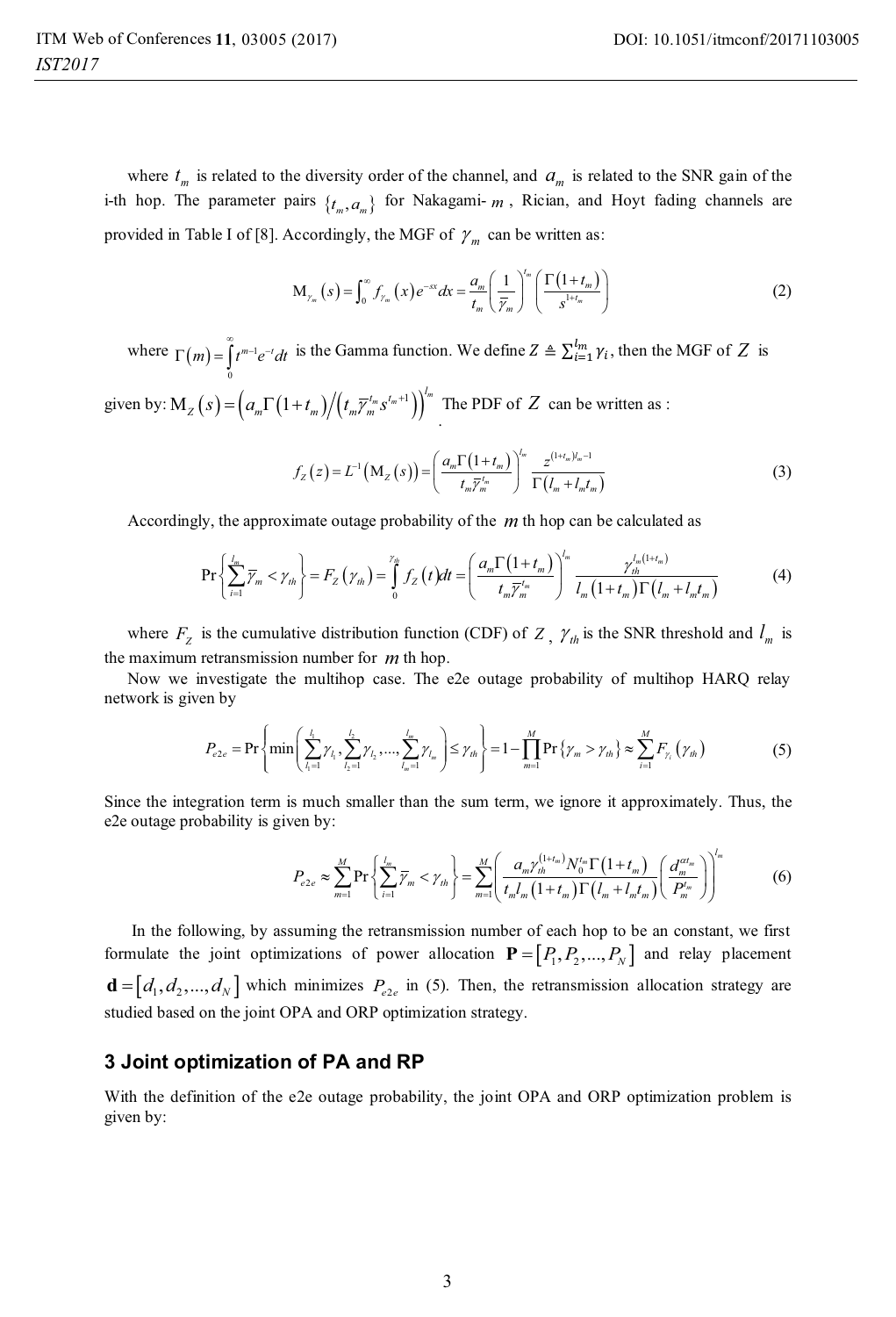$$
\min P_{e2e} = \sum_{m=1}^{M} \mathbf{F} \left( \mathbf{P}, \mathbf{d} \right)
$$
  
s.t. 
$$
\sum_{m=1}^{M} P_m l_m \le P_T; \sum_{m=1}^{M} l_m = L \text{ and } \sum_{m=1}^{M} d_m = 1
$$
 (7)

where 
$$
F(\mathbf{P}, \mathbf{d}) = A(m) \left( d_m^{\alpha} P_m^{-1} \right)^{l_m t_m}
$$
 and  $A(m) = \left( \frac{a_m \gamma_m^{(1+t_m)} N_0^{t_m} \Gamma(1+t_m)}{t_m l_m (1+t_m) \Gamma(l_m + l_m t_m)} \right)^{l_m}$ . The optimization

problem in (7) is not always convex with respect to the optimization variables. In particular, the nonconvexity arises from the objective function and is related to the distance  $d<sub>m</sub>$ , the retransmission round  $l_{\perp}$  and the pathloss factor  $\alpha$ . In order to obtain tractable solution for the optimization problem, we first recast optimization problem (7) as a convex optimization problem and then study the relationship of  $d_m$ ,  $l_m$  and  $\alpha$ .

*Theorem 1: The problem in (7) is a convex optimization problem if* $\alpha(t_m l_m(\alpha-1)-1) > 0$ *for*  $m = 1, 2, \dots, M$ .

*Proof:* Taking the first-order derivative of function  $F(\mathbf{P}, \mathbf{d})$  with respect to  $P_m$ , we can obtain  $\frac{\text{that}}{\partial P} = -\frac{t_m I_m d_m^{\alpha l_m t_m}}{P^{t_m l_m + 1}}$ *m m m m*  $\frac{t_m l_m d_m^{\alpha l_m}$ A $\left(m\right)$  $P_m \cdot \frac{\partial^2 \mathbf{F}}{\partial P^2} = \frac{t_m I_m d_m^{al_m t_m} \left(t_m I_m + 1\right) \mathbf{A} \left(m\right)}{P^{t_m l_m + 2}}$  $P_{m}$   $P_{m}$ α  $\frac{\partial F}{\partial P_m} = -\frac{t_m I_m a_m^{a l_{\text{obs}}} A(m)}{P_m^{t_{\text{obs}}} A}$  Then we check the second-order derivative of function F  $(\mathbf{P}, \mathbf{d})$  with respect to  $\frac{dF}{dt} = \frac{t_m I_m d_m^{a l_{m} t_m} (t_m I_m)}{P_m^{t_m l_m t_m}}$  $t_m l_m d_m^{\alpha l_m t_m} (t_m l_m + 1)$ A (*m*  $P_m^2$   $P_n$ α  $\frac{\partial^2 F}{\partial P_m^2} = \frac{t_m I_m d_m^{a l_m t_m}}{P_m^{t_m t_{m+2}}} (t_m I_m + 1) A(m)$ . Similarly, we can get the first-order and second-order derivatives of

function  $F(P,d)$  with respect to  $d_m$  as  $\frac{\partial F}{\partial d} = \frac{\alpha t_m l_m d_m^{\alpha l_m l_m-1} A(m)}{P^{l_m l_m}}$  $\frac{dt_m}{dt_m} = \frac{\alpha t_m l_m d_m^{\alpha_m t_m t_m}}{P_m^{t_m t_m}}$  $t_m l_m d_m^{\alpha_m l_m l_m-1}$ A (m  $\frac{\partial F}{\partial d_m} = \frac{\alpha t_m I_m d_m^{\alpha L_m I_m-1} A(m)}{P_m^{I_m I_m}}$  and  $\frac{\partial^2 F}{\partial d_m^2} = \frac{\alpha t_m I_m (\alpha t_m I_m-1) d_m^{\alpha L_m I_m-2} A(m)}{P_m^{I_m I_m}}$ *m m*  $\frac{d^2F}{dr^2} = \frac{\alpha t_m l_m \left(\alpha t_m l_m -1\right) d_m^{\alpha_m l_m l_m}}{P_m^{l_m l_m}}$  $t_m l_m \left(\alpha t_m l_m -1\right) d_m^{\alpha_m l_m l_m-2}$ A (m  $\frac{\partial^2 \mathrm{F}}{\partial d_m^2} = \frac{\alpha t_m l_m \left(\alpha t_m l_m -1\right) d_m^{\alpha_m l_m l_m-2} \mathrm{A}\left(m\right)}{P_m^{l_m l_m}} \; ,$ 

respectively.

The Hessian matrix of  $F$  is given by

$$
H(F) = \begin{bmatrix} \frac{\partial^2 \mathbf{F}}{\partial P_m^2} & \frac{\partial^2 \mathbf{F}}{\partial P_m \partial Q_m} \\ \frac{\partial^2 \mathbf{F}}{\partial Q_m \partial P_m} & \frac{\partial^2 \mathbf{F}}{\partial Q_m^2} \end{bmatrix}
$$
 (8)

where  $\frac{\partial^2 F}{\partial A \partial P} = \frac{\partial^2 F}{\partial P \partial A} = -\frac{\alpha (t_m I_m)^2 d_m^{a_m I_m I_m - 1} A(m)}{D_m^{a_m I_m + 1}}$ *mmm m m*  $\frac{d^2\mathbf{F}}{dr_m^2} = \frac{\partial^2\mathbf{F}}{\partial P_m\partial d_m} = -\frac{\alpha\left(t_m l_m\right)^2d_m^{\alpha_m l_m l_m}}{P_m^{l_m l_m + 1}}$  $\left(t_m l_m\right)^2 d_m^{\alpha_m l_m t_m-1} A(m)$  $d_m \partial P_m \quad \partial P_m \partial d_m$  P  $\alpha(t l)^2 d^{\alpha_m l_m t_m}$  $\frac{\partial^2 F}{\partial d_m \partial P_m} = \frac{\partial^2 F}{\partial P_m \partial d_m} = -\frac{\alpha (t_m l_m)^2 d_m^{d_m l_m l_m - 1} A(m)}{P_m^{d_m l_m + 1}}$  The determinant of the Hessian matrix can be

evaluated as :

$$
\det\left[H\left(\mathbf{F}\right)\right] = \alpha \left(t_m l_m \left(\alpha - 1\right) - 1\right) \left(\frac{d_m^{a l_m l_m - 2} t_m l_m A\left(m\right)}{P_m^{l_m l_m + 2}}\right)^2\tag{9}
$$

Obviously, if  $\alpha(t_m l_m(\alpha-1)-1) > 0$ , then (9) is always positive, which is equivalent to that F is jointly convex. Since the constraints are linear and the non-negative summation of convex functions is convex, Theorem 1 is proved.

Note that  $l_m > 1$  and  $\alpha > 0$  always hold true, moreover,  $\alpha$  is normally in the range of 2-6 and  $t_m$ is normally no less than 1 [6], accordingly,  $\alpha(t_m l_m (\alpha-1)-1) > 0$  holds true for most typical fading channel models. In the rare case, i.e., in buildings and stores when  $\alpha(t_n l_n (\alpha-1)-1) < 0$ , geometric programming (GP) approximation [9] can be adopt to obtain the solution. The parameters for the approximation are similar with that in [8].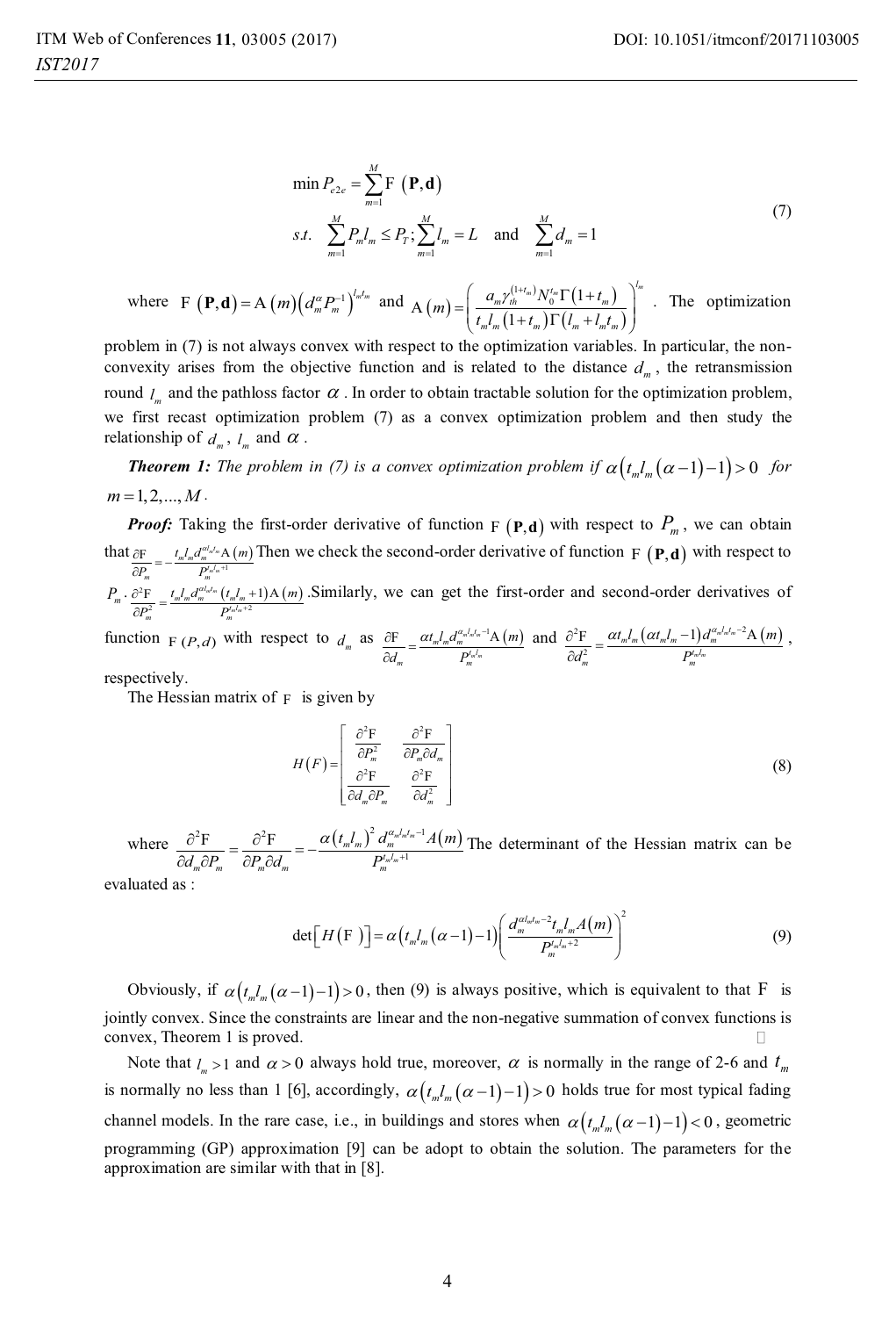To solve this problem, we introduce nonzero Lagrange multipliers  $\lambda$  and  $\mu$ , the Lagrange function for joint optimization problem of PA and RP can be formulated as:

$$
\Gamma = \sum_{m=1}^{M} A(m) \left( \frac{d_m^{\alpha}}{P_m} \right)^{l_m} + \lambda \left( \sum_{m=1}^{M} l_m P_m - P_T \right) + \mu \left( \sum_{m=1}^{M} d_m - 1 \right)
$$
(10)

Take the first derivatives of  $F(P,d)$  with respect to  $P_m$  and  $d_m$  to zero, we can obtain the optimal solution  $(P,d)$  :

$$
\frac{\partial \Gamma}{\partial P_m} = -\frac{t_m I_m}{P_m} \frac{d_m^{a l_m t_m} \mathbf{A}(m)}{P_m^{t_m t_m}} + \lambda I_m = 0 \tag{11}
$$

$$
\frac{\partial \Gamma}{\partial d_m} = \frac{\alpha t_m l_m}{d_m} \frac{d_m^{a l_m l_m} \mathbf{A}\left(m\right)}{P_m^{l_m l_m}} + \mu = 0\tag{12}
$$

The relationship of  $P_m$  and  $d_m$  for  $m=1,2,...,M$  can be written as:  $P_m = -\mu d_m/(\alpha \lambda l_m)$ . Accordingly, we have  $P_T = -\mu/\alpha \lambda I_m$  and  $P_m = d_m P_T$ . By substituting them into (11) and (12), we have:

$$
P_{m}^{*} = \left(\frac{\lambda^{*} P_{T}^{c d_{m} l_{m}}}{t_{m} A(m)}\right)^{\frac{1}{(a-1) l_{m} l_{m}-1}} \text{and } d_{m}^{*} = \left(\frac{\lambda^{*} P_{T}^{t_{m} l_{m}+1}}{t_{m} A(m)}\right)^{\frac{1}{(a-1) l_{m} l_{m}-1}}, \text{ where } \lambda^{*} \text{ satisfies } \sum_{m=1}^{M} \left(\frac{\lambda^{*} P_{T}^{t_{m} l_{m}+1}}{t_{m} A(m)}\right)^{\frac{1}{(a-1) l_{m} l_{m}-1}} = D
$$

Note that the solution of the joint optimization is a special case of a separate optimization resulting in the best performance. Apparently, the joint optimization of PA and RP provides the best performance.

The mathematical analysis shows that the e2e outage probability performance of the proposed joint optimization scheme is related to the number of transmissions in relays. Unfortunately, a closed-form expression for  $l_m$  appears to be hard to find. In this paper, we shed some light on the performance analysis by proposing a retransmission allocation strategy based on the joint OPA and ORP strategy. The retransmission allocation strategy is done in two steps. In the first step, we set retransmission number as  $l_m = | L/M |$ , m=1,2,...M. In the second step, if *L* is not a multiple of *M*, use the retransmission time on the weak link. Otherwise, we allocate one retransmission chance from the strongest hop to the weakest hop. As a consequence, more retransmission chance is allocated to the weaker hop to leverage the performance of weaker hops. Since the channel difference can be compensated by the joint optimization, the proposed scheme achieves equivalent or better e2e outage probability.

### **4 Analytical and simulation results**

In this section, the simulation and analytical results are presented to verify the performance of optimized multihop relay networks in various fading channels. The performance is evaluated with normalized distance, three hop ( $M=3$ ) relay networks with pathloss exponent  $\alpha = 3$ , and SNR threshold  $\gamma_{th} = 5 dB$ , unless stated otherwise. The total SNR constraint is denoted by  $\rho_T = P_T/N_0$ . The analysis results are compared with the Monte-Carlo simulation results. In the following figures the analysis results are denoted with lines while the simulation results are denoted with marks.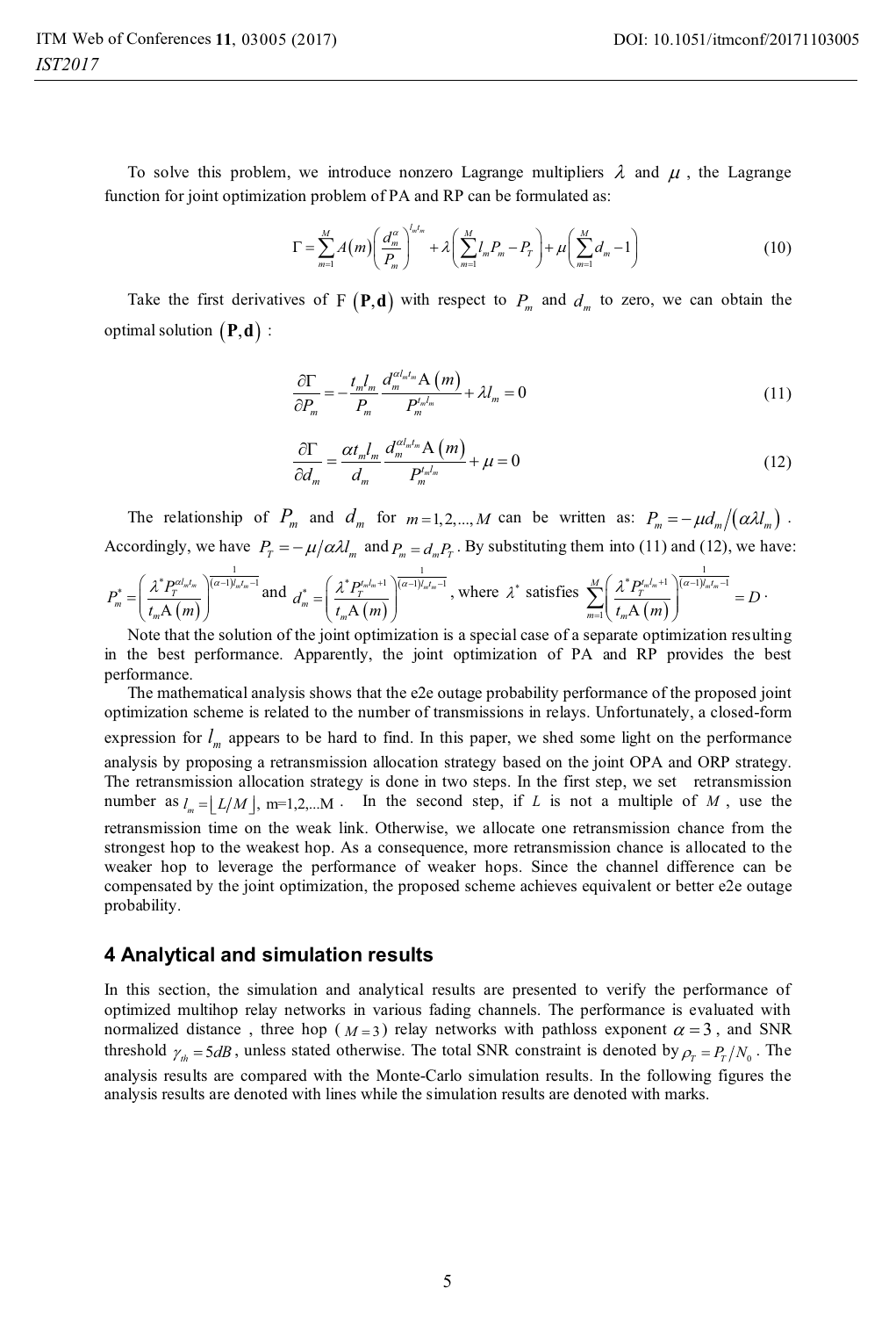

**Figure 1.** The  $P_{e2e}$  of three hop relay networks versus total SNR  $\rho_r$  in Nakagami-m fading channels with  $(m1, m2, m3) = (0.5, 1, 5)$ 



**Figure 2.** The  $P_{e^2e}$  of three hop relay networks versus total SNR  $\rho_r$  in Rician fading channels with  $(K1, K2, K3) = (1,5,7)$ 

Fig. 1 and Fig. 2 compare the e2e outage probability  $P_{\rho}$  of three hop relay networks versus SNR  $\rho_r$  in unbalanced channel parameters for Nakagami fading channel with  $(ml, m2, m3) = (0.5, 1, 5)$  and Rician fading channels with  $(K1, K2, K3) = (1,5,7)$ . It can be observed that the analytical results match the simulation results nicely for a wide range of SNR, which verify the accuracy of the algorithm. Although ORP with equal PA (EPA) scheme outperform OPA with equal RP (ERP) schemes, the separate optimization of PA and RP are suboptimal to the joint optimization of PA and RP as expected. It should be noticed that the performance gains come form the compensation of the channel difference. In the meantime, the HARQ schemes with retransmission number  $L = 6$  are compared with the scheme without retransmission. According to the results, the outage probability is significantly improved by the use of HARQ techniques. An important observation is that the joint optimization scheme is more sensitive to retransmission. This implies that the gain from optimization gets better as the channel condition gets more favourable.

To evaluate the effect of retransmission on different RP and PA strategy, the  $P_{e^2e}$  of three hop relay networks versus retransmission number *L* in Nakagami-m fading channel with  $(m1, m2, m3) = (1,1,5)$  and total SNR  $\rho_r = 10$  are shown in Fig.3. Three power and relay optimization strategies are compared for two retransmission strategies, i.e., the average retransmission strategy which is denoted by the dash-dot lines and the proposed retransmission strategy which is denoted by soiled lines. For comparison, we also include in the figures the transmission power level of the equal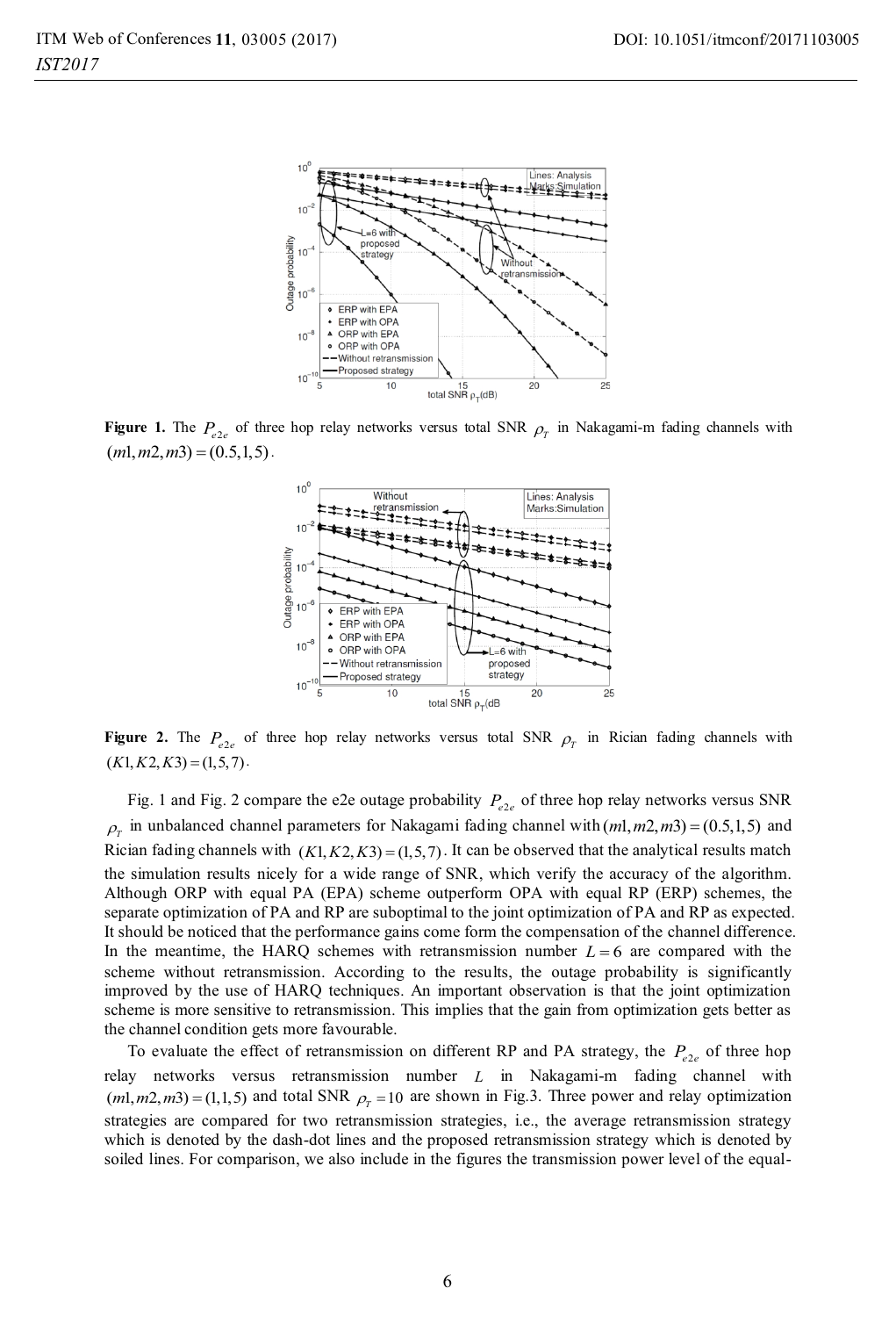retransmission assignment strategy. We observe that the proposed retransmission strategy achieves significant performance improvement within the first few retransmission rounds. The proposed retransmission strategy shows better performance compared to the equal-retransmission strategy. The reason is that with the increase of the total power, the outage probability of the hops with better channel condition will decrease much faster than that of the weaker hop due to the channel difference. By allocating more retransmission chance to the weaker hop, the proposed retransmission strategy eventually improves the e2e performance. Moreover, the e2e outage performance improves with increasing number of retransmission numbers and the performance gains in the outage probability do not increase linearly.



**Figure 3.** The  $P_{\text{e}^2}$  of three hop relay networks versus retransmission number L in Nakagami- $m$  fading channel with  $(m1, m2, m3) = (1,1,5)$  and total SNR  $\rho_r = 10$ .

# **Conclusion**

This paper has addressed the problem of joint optimization of OPA and ORP of a multihop relay networks adopting HARQ. The expression for the e2e outage probability is derived under generalized fading channels and optimization is carried out to find joint optimal power allocation (OPA) and relay placement optimal (ORP) for multihop relay networks. The result demonstrates that the equidistant relay placement with equal power allocation strategy is not the optimal way of power apportionment for unbalanced channel conditions, and the proposed strategy can improve the e2e outage probability significantly by dramatic compensating the channel difference. As future work, the proposed policy can be extended to systems employing practical coding and modulation schemes. Furthermore it is interesting to consider the range expansion and power allocation problem when the end-to-end retransmission constraint is enforced on the whole HARQ process.

# **References**

- 1. K. Dhaka, R. K. Mallik, R. Schober. : `Optimisation of power allocation for asymmetric relay placement in multi-hop relay systems `, *IET Commun*., **7**, 2, pp. 128-136.(2013).
- 2. Caleb K. Lo, S. Vishwanath, and R. W. Heath, Jr. `An Energy-Based Comparison of Long-Hop and Short-Hop Routing in MIMO Networks`, *IEEE Trans. Veh. Technol*., **59**, 1, pp. 394-405 (2010).
- 3. X. Chen, S. H. Song and K. B. Letaief. : `Relay Position Optimization Improves Finite-SNR Diversity Gain of Decode-and-Forward MIMO Relay Systems`, *IEEE Trans. Commun.*, **60**, 11, pp. 3311-3321, (2012).
- 4. S. H. Kim, S. J. Lee, and D. K. Sung. `HARQ Rate Selection Schemes in a Multihop Relay Network With a Delay Constraint `, *IEEE Trans. Veh. Technol*., **64**, 6, pp. 2333-2348, (2015).